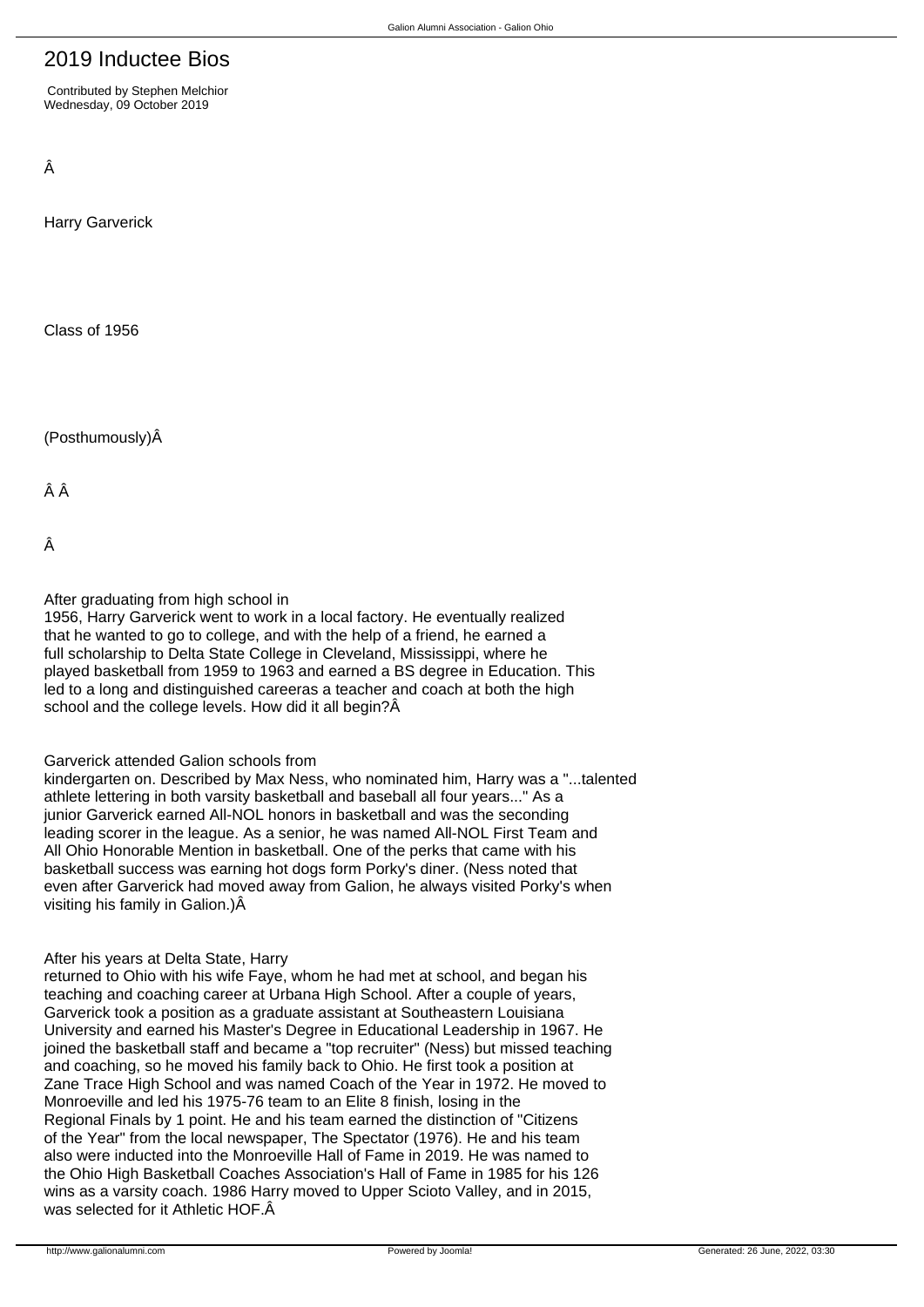Garverick taught at Tri Rivers Career

Center from 1977 to 1985, working with non-traditional students. His goal was to help these students graduate from high school and secure jobs. And according to Ness, "That was what Harry did best, looking after his players and students." Just as someone had helped him to get a scholarship to college, Garverick aided many of his players to get scholarships that enabled them to go to school when they might otherwise not have been able to afford college.

In addition to his teaching and

coaching on the high school level, Harry volunteered his time to coach youth baseball and basketball while living in the Marion, Ohio, area. Â

At 55, Garverick was diagnosed with

Multiple Sclerosis and he retired from teaching and coaching in 2001. Ness noted that Harry "fought hard to beat this formidable opponent." He succumbed on January 28, 2018, at the age of 79. But he will always be remembered as a "champion and a leader of young men. He loved his students and players and hoped that somehow he had made a difference in their lives." (Max Ness Nomination Letter.)

Â

MR. JAMES GARVERICK

CLASS OF 1958

Â

Â

Imagine teaching over twenty thousand accounting professionals and authoring or co-authoring over thirty income tax training courses or providing income tax training programs for every state CPA Association in the United States as well as local and regional CPA firms. According to Max Ness, who nominated James Garverick, these are just a few of the accomplishments of this distinguished Galion Senior High School Alum.

After graduation from high school, Jim, the third of five children of Harold and Mina Garverick, and friend Merle Kleinknecht, volunteered for and served in the United States Army for two years, doing basic training at Ft. Benning, Georgia, and serving 18 months with the 3rd Infantry Division in Bamberg, Germany.

Following his discharge, Garverick joined four other Galionites and enrolled at Delta State College in Cleveland, Mississippi where his older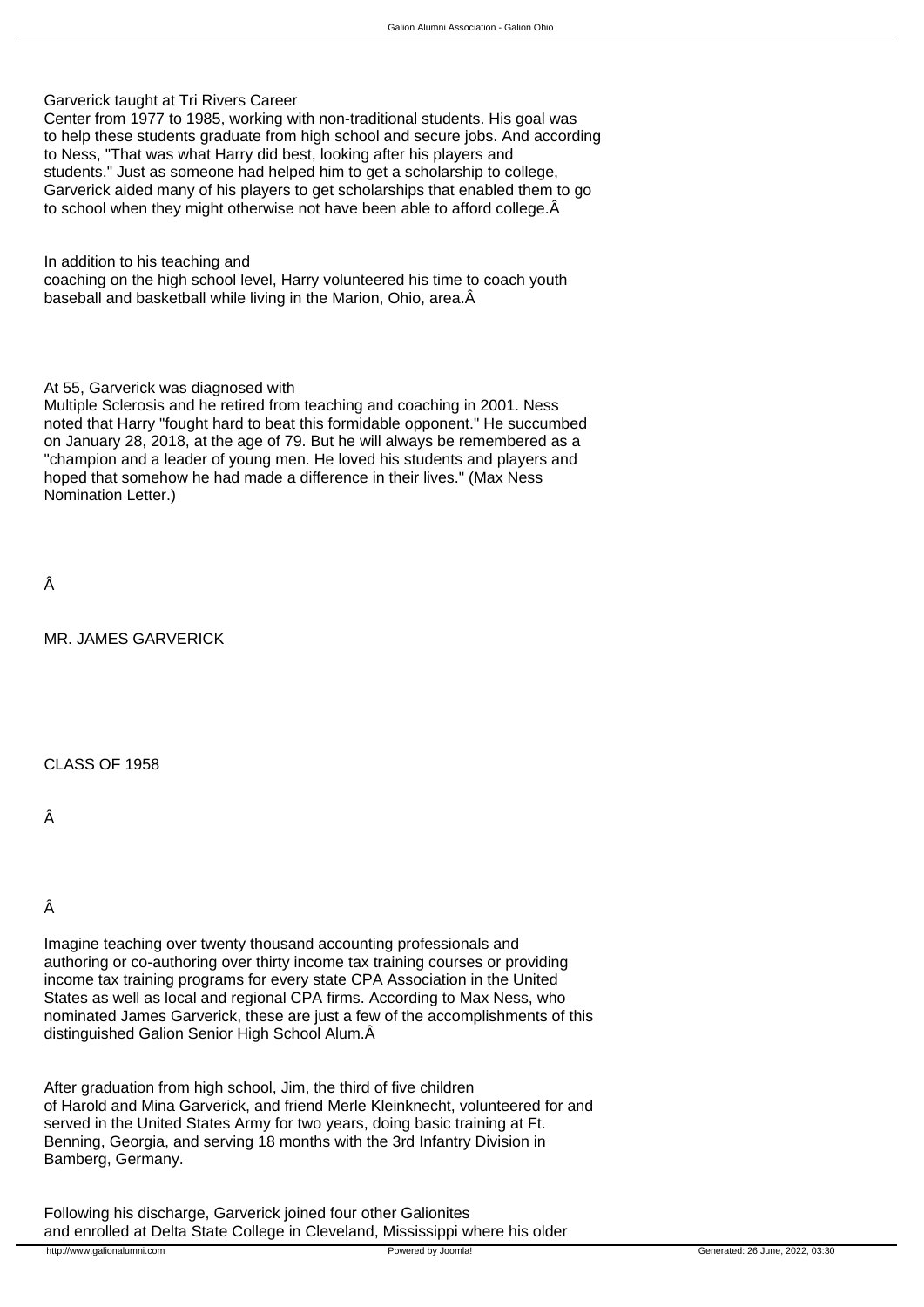brother was attending at the time. Completing the course work in three years, Jim earned a Bachelor of Science degree in Business Administration. In 1969, he received his Master of Science degree in accounting from Kent State. In 1970 he earned his CPA (Certified Public Accountant) designation and, in 1986, earned his CFP (Certified Financial Planner) designation.

Garverick began his professional career with The Glidden Company in Cleveland, Ohio, working as an internal auditor. In the late 70's, he started Garverick-McCoy Tax Seminars (GM), which Ness describes as "...one of the premier income tax Continuing Professional Education companies in the United States". For his success writing curricula and teaching thousands of students as mentioned above, Garverick was awarded special recognition from the American Institute of Certified Public Accountants; The Society of Louisiana Certified Public Accountants; The Arizona Society CPA Foundation for Education and various other income tax conferences.

In addition to his work with professionals, Garverick became involved in the academic world, teaching on the college level and preparing more young people to enter the world of accounting. Beginning at Wittenberg University in Springfield, Ohio, Jim spent over 35 years on the business school faculties of various universities. In addition to Wittenberg, Jim held full-time positions at Franklin University, Auburn University, The Citadel, and the University of Texas-Pan American. Part-time positions included teaching at Wright State University, The College of Charleston, and Charleston Southern.

Over the course of his career, Garverick received the Hugh Ellis Alumni Service Award from Delta State University, induction into the Delta State University Alumni Hall of Fame (the highest honor presented by the Delta State Alumni Association), and recognition as Delta State's Outstanding Alumnus of the Year (1985). Â

Currently a resident of Summerfield, Florida, Garverick and his wife of 51 years Bonnie have three children, Beau and his family, Indianapolis, Indiana; James II and family, Atlanta, Georgia; and Ashley and children, Vienna, Virginia.

James Garverick

spent the bulk of his life living away from Galion, working to teach others about his professional field; however, he has also maintained a Galion connection, returning at one point to give a Commencement Address for Galion High School seniors, who can be counted among the thousands whose lives he has touched.

MR. HAROLD "TUBBY" GARVERICK

CLASS OF 1955

Â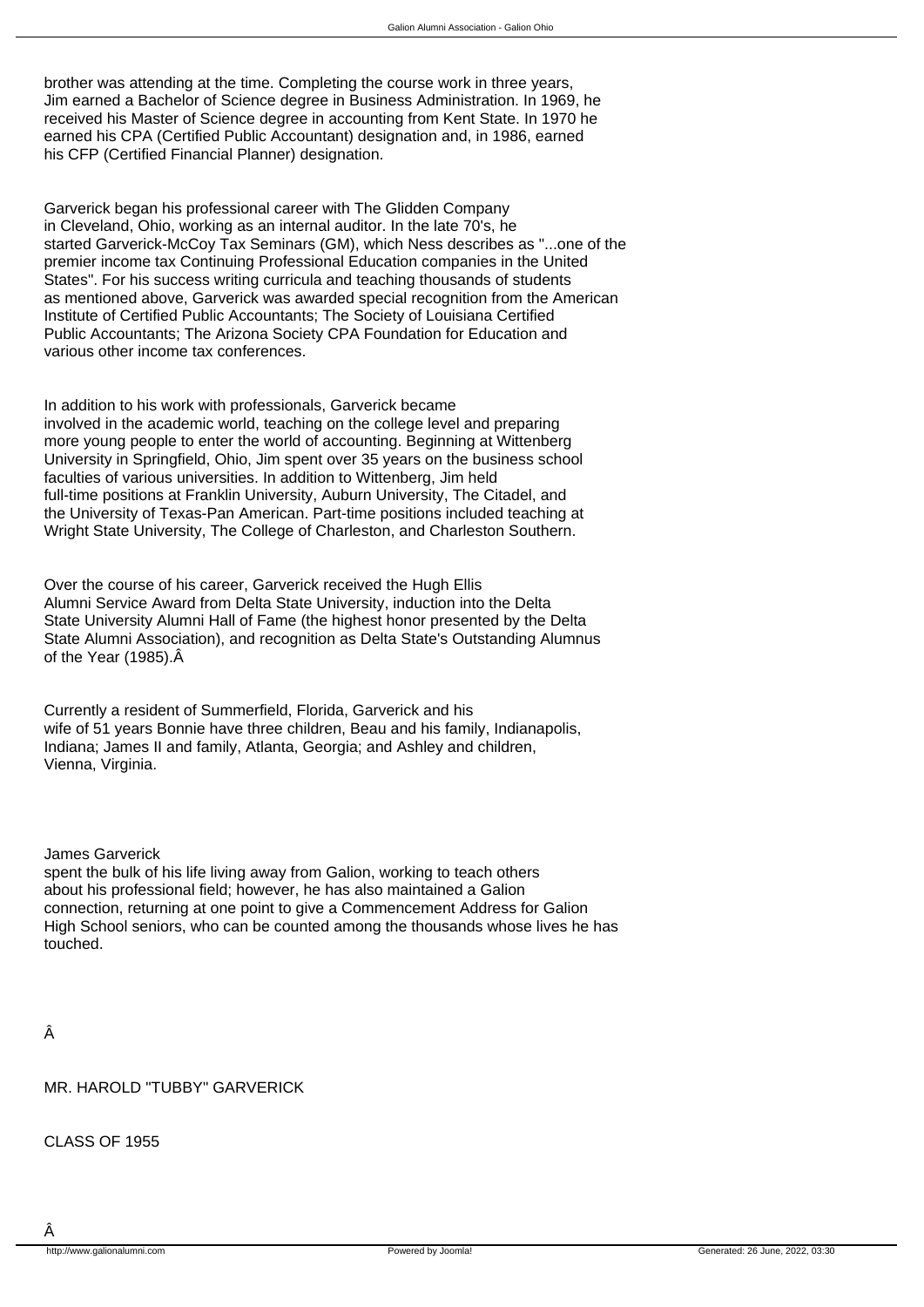Â

# According

to Max Ness, who nominated Garverick, "Tubby's daily goal is to  $\hat{a} \in \hat{a}$  add a little sunshine to someone's life.'" To that end, Harold Garverick spent his life reaching out to others.

# Born in

Galion in 1937 to Mina and Harold Garverick, Tubby attended Galion schools where he participated in various sports and activities and held numerous leadership roles, including: Class President (11,12) and Vice President (9-10); Football (9, 10, 11, 12, Captain and All NOL 12); Basketball (9, 10, 11, 12, Co-Captain and 2nd Team All NOL 12); Baseball (9, 10, 11, 12, Captain 12); and Membership in Hi-Y (11-12), Glee Club (10-12), and Varsity G (10-12) He also served on the Prom Committee. For all his accomplishments, he received the Cemco Industries Scholarship at the University of Illinois, attending for the 1955-56 year.

# Tubby

transferred to Bluffton College (now University) and graduated in 1960 with a degree in Business Administration. NCAA rules prohibited him from playing football for a year, so he became a student coach and captain of the defensive "scout" team. Once permitted to participate, Garverick became team Captain, helped Bluffton win two league titles and earned distinction as All-Conference linebacker two years. As a baseball player, Garverick was named All Mid-Ohio League catcher his senior year. In 2003, Tubby was elected to the Bluffton College (University) Athletic Hall of Fame.

# Following

his graduation, he took a position with Marathon Oil. Then in 1962, he began a 43-year career with State Farm. After completing State Farm's training programs and The National Association of Life Underwriters personal and business life insurance schools, Tubby was chosen to attend SF's 6-week Home Office Agency Management Development program, just one of 12 to be selected. This led to a position as a Regional Training Coordinator in Newark; after 2 years, he became the Regional Training Director, leading agency sales and management programs.

# In 1969

Tubby accepted a new challenge, taking over as agency manager in Cleveland's eastern suburbs. There he recruited new agents and helped an older, low performing agency to grow to be a successful one. In 1981, he returned to sales and took over a small office in Willoughby, enlarging it from one with 1500 policies to one that serviced over 4800 auto and 2800 fire policies by the time of his retirement in 2005. While in the Cleveland area, he also taught Principles of Insurance at Lakeland Community College and a life insurance class sponsored by the Life Underwriters Council.

# Living in

Mentor, Garverick became actively involved in the schools and sports programs. He served as chairman of SF's "Adopt A School" program working in Cleveland's Sunbeam Elementary K-6. He and the agency staff tutored, assisted needy families, sponsored Christmas parties, and donated books so each student could read one over the summer. He also coached his sons' youth football, basketball and baseball teams while serving as an officer in the sponsoring organization. He was elected to and served 8 years on the Mentor School Board, working on several major building projects. For his efforts he was named the "Distinguished Citizen of the Year" by the Lake County Coaches Association and the "Friend of Education" from the Mentor Teachers Association.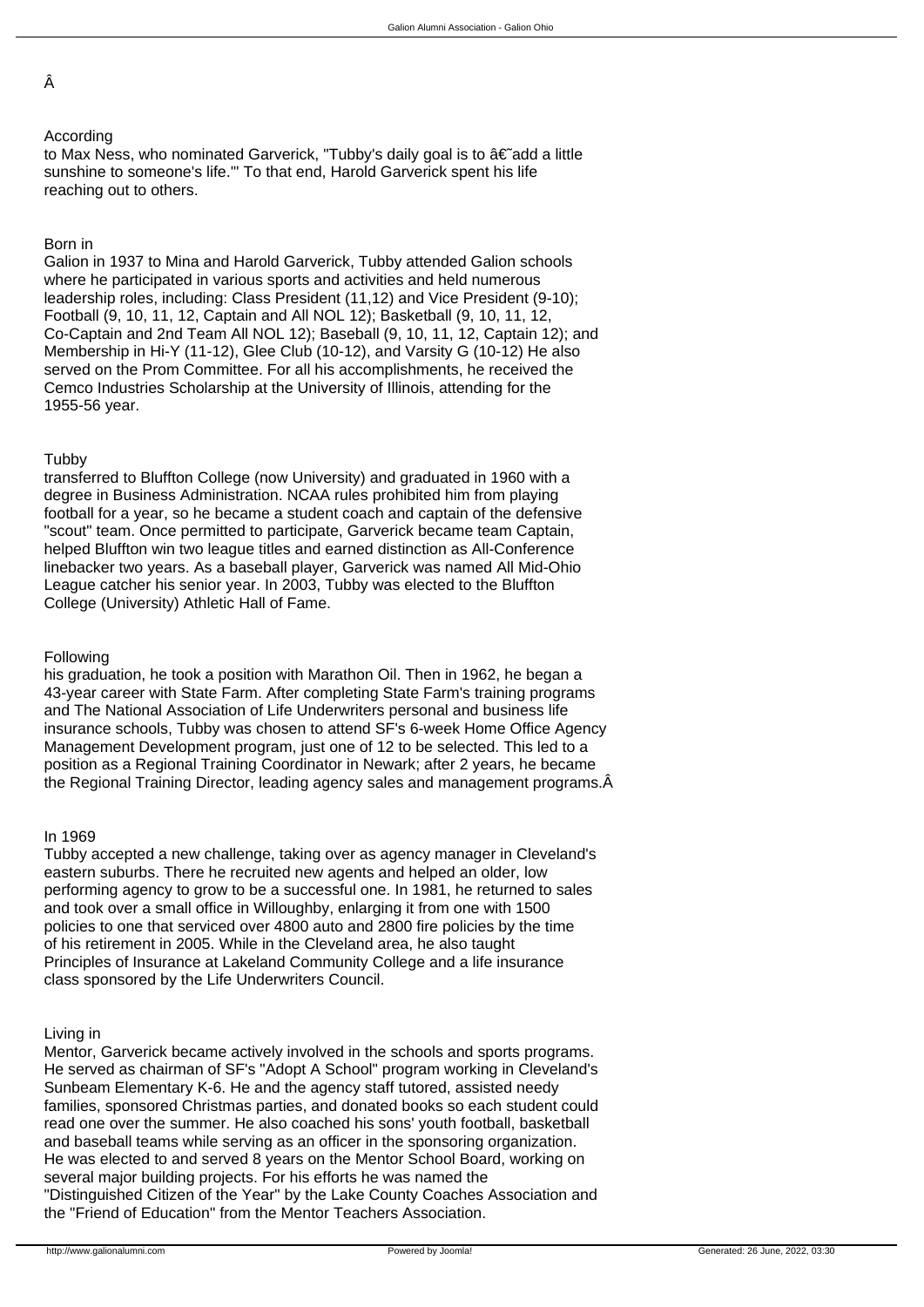### According

to Ness, Garverick also had an "Alter Ego" - Woody Hayes. As a devoted fan of the Buckeyes, Tubby would attend OSU games dressed as Woody and a Cleveland Plain Dealer article about the January 4, 2003, game in Tempe had the headline: "Woody returns for the Championship Game." Ness also noted that "When the OSU football team is playing in the Phoenix area, Tubby (Woody) has been invited to participate in neighboring towns' Buckeye festivities."

Harold "Tubby" Garverick's life is testament to his belief that "...all the things you accumulate... don't mean a thing...the only thing that counts is  $a \in \text{how you raised your family and the friends you leave}$ behind.'"

Â

MR. PAUL G. "JERRY" JAMES

CLASS OF 1944

(POSTHUMOUSLY)

Â

On December 3, 2018, many

individuals, groups and organizations within the Galion community lost a dear friend and a devoted citizen whose life and actions illustrate what one individual can do to make the world in which he lives a better place. On that date, Paul G. "Jerry" James died at the age of 92. His last gift to humanity was the donation of his body to the Ohio State University Anatomical Department. But prior to that donation, Jerry had spent his lifetime giving to others as a friend, club member, etc. $\hat{A}$ 

After his graduation from

GHS, Jerry entered the service of his country as a member of the Eighth Army Air Force (June 14, 1944 - November 22, 1946). Jerry achieved the rank of Corporal and earned several awards and commendations during his stint in the military. According to his wife Donna, his devotion to his fellow soldiers could be seen in his yearly participation "flipping pancakes" on his birthday as part of the American Legion's Gift for Yanks program.

His service to others included helping with Class of 1944 reunions, driving people to doctor's appointments, delivering "Meals on Wheels," working as a member of the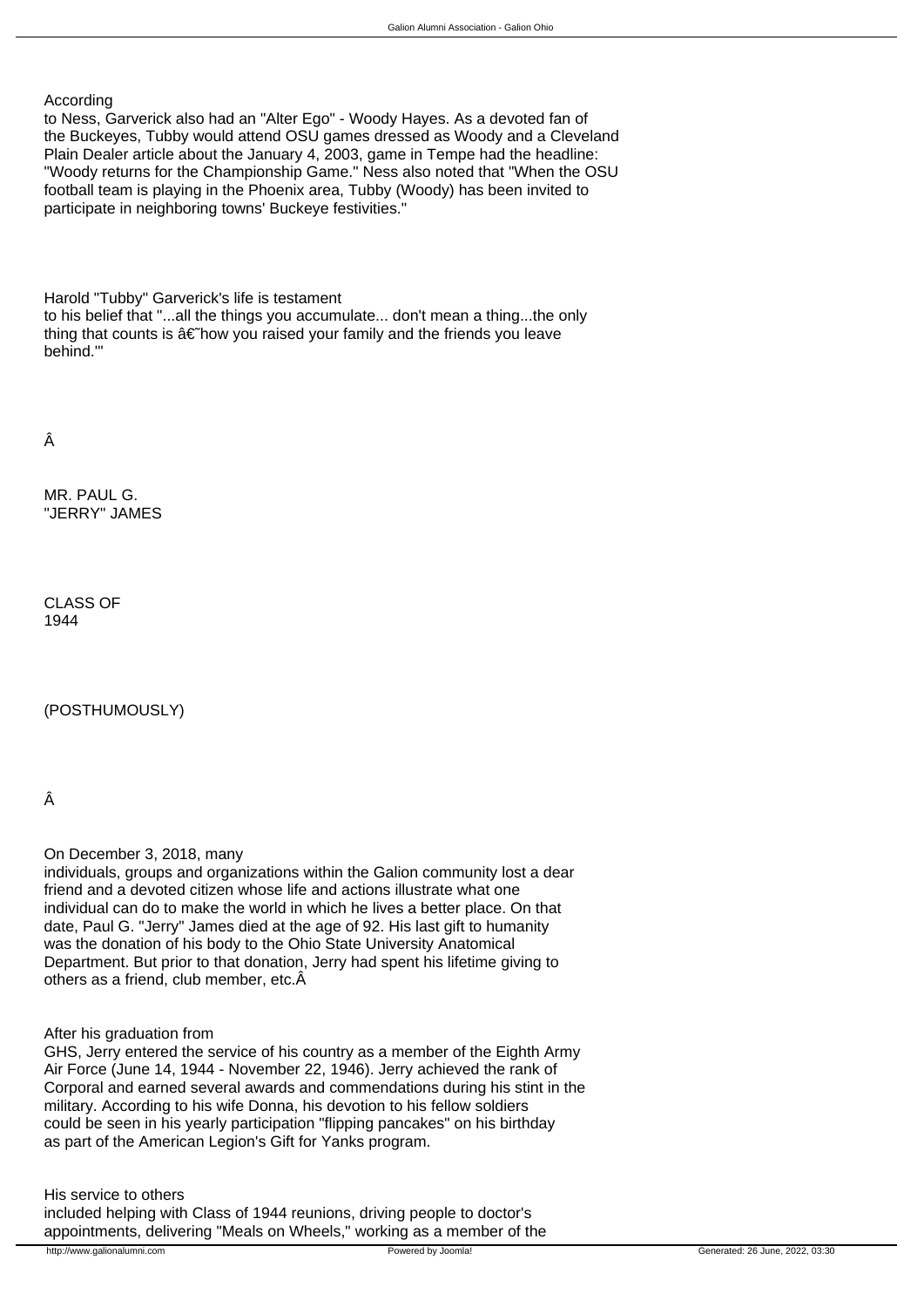Volunteer Team of Home Care Matters, Home Health and Hospice, and volunteering at the Galion Golden Age Center where he could be found "doing anything that was needed" (Donna James). As a devoted fan of the Galion Tigers, Jerry was a regular worker in the concession stand for the Galion Booster Club at GHS home athletic events and chauffeured for the cheerleaders to away games for 17  $\rm \hat{A}\%$ years before they were permitted to ride the team bus.

### Within the community,

Jerry was an active member of the Galion Elks Lodge 1191 (48 years); the American Legion, Scarborough Post 243 (73 years); Galion Masonic Lodge 0414 (50+ years); Masons of Columbus (29 yeas); the Galion Moose Lodge (29 years); the Ohio State Highway Patrol Auxiliary (42 years); the Galion Historical Society; and the Galion Chapter of the American Red Cross, serving as a board member and secretary and helping to organize various other events, including blood drives to which he donated 198 pints of blood through 2001.

#### James was recognized on

numerous occasions for all of his service and effort to make Galion a better place to live. Among his awards are:

• Outstanding Senior Citizen of the Year - Area Agency on Aging - 1988

•

Galion's Citizen of the Year - Galion Area Betterment Commission - 1989

• Galion and Crawford County's Senior Citizen Award - Ohio House of

 $\hat{A}$   $\hat{A}$  Representatives - 122nd General Assembly of Ohio 1998

### •

Galion Parade Marshall - 1999

• Ten-year Advisor Junior Achievement Award - 1989-99Â

In

nominating James for the Alumni Association's HOF, Ruth Ritchey, a 1944 classmate, said: "Jerry was honest, enthusiastic, fun and always there for everyone! Jerry graduated in Galion, lived lifelong in Galion and helped Galion be a better place."

# Â

MR. JOE KLEINKNECHT

CLASS OF 1960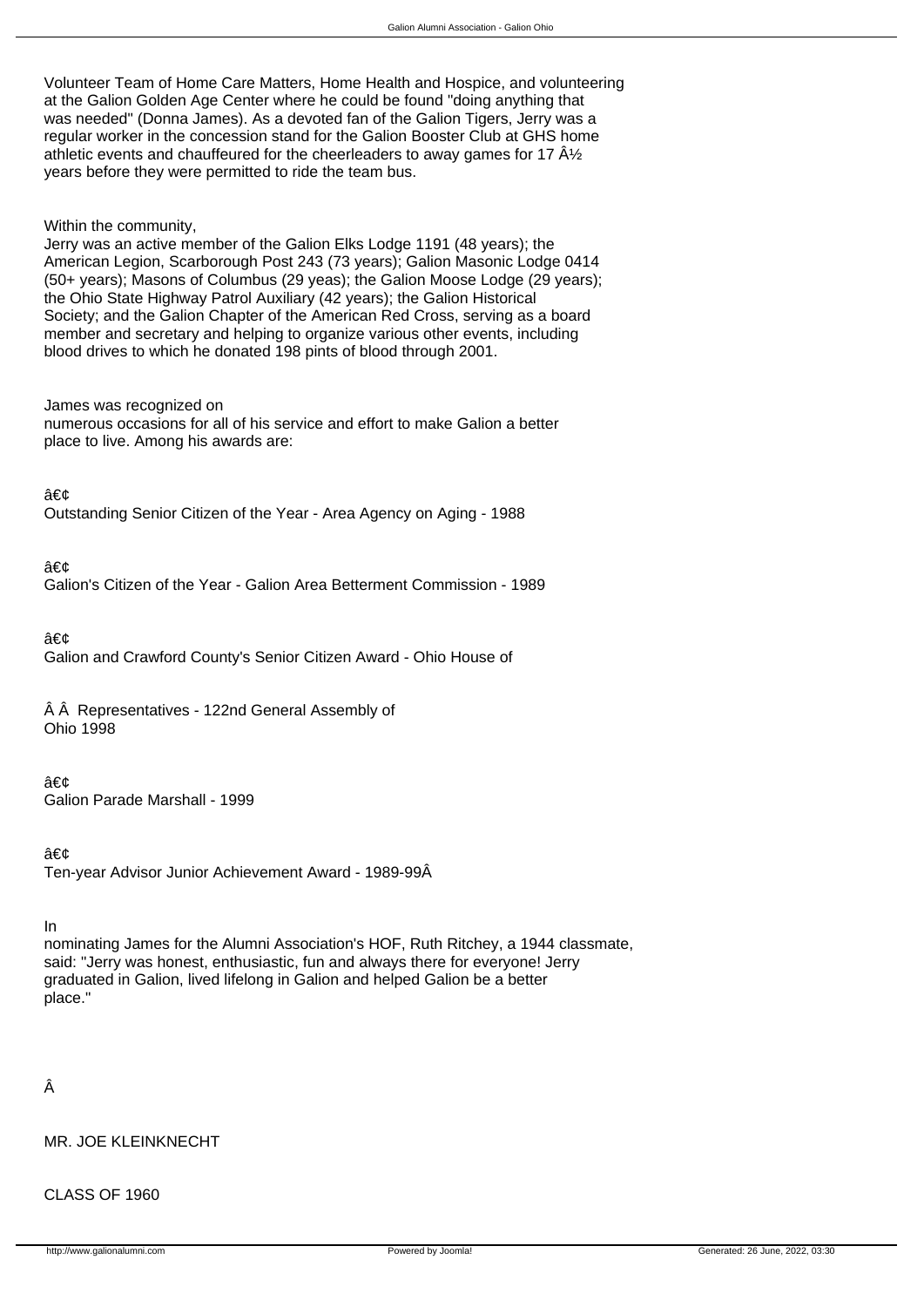While the dictionary does

not officially define the word "Kleinknecht" as meaning "involvement," a review of Mr. Joe Kleinknecht's resume would reveal that it could.

# After graduating from high

school where he played football and baseball, Joe went to work for Columbia Gas of Ohio, retiring in 2000 after 40 years. Starting as a meter reader, Kleinknecht eventually assumed various other roles in the company, including the Galion Area Plant & Service Supervisor and the North Central District Plant Specialist & Technical Operation Specialist. After his retirement, Joe took a position with Utility Technologies International where he work with Natural Gas Companies in several states. In 2003, he accepted the position of CEO of the Galion Area Chamber of Commerce, a position he still holds. Under his leadership, Chamber membership has grown roughly 40% and, in 2013, combined with the Crestline chapter to become the Galion-Crestline Area Chamber of Commerce.

# In the years since his

high school graduation, Joe has been actively involved in many, many aspects of Galion. A true sports fan, Kleinknecht has coached youth track, football and basketball as well as managing Little League and Babe Ruth teams. He is a Charter Member of Galion Alumni Association and has been the Vice President of the Association's Board since 2004. Among his duties in this capacity are working on the Connections Weekend planning committee and selling 300 Club raffle tickets as part of the Association's fund-raising activities. He is a Charter Member of the Galion Alliance Church (1983) and has held various positions including building chairman, Deacon's Chair, and member of the board of trustees.

# In his effort to make

Galion a better community in which to live, Kleinknecht has served on the Galion City Council from 1998 until 2003, holding the position of Council President for two years. Joe has also been on numerous organizational boards such as the Center-Y (3 terms - 16 years, 2 as President); Crawford County Business and Education Partnership (Charter member, 15 years, 4 as secretary); the Pickle Run Festival (working with both Ferd Unckrich and Sarah Capretta); Crawford-Richland Workforce Board of Directors; the Galion Community Improvement Corporation; the Come Home to Galion Committee (Charter Member); the Galion Safety Council Advisory Board: the Crawford County Regional Planning Commission, Junior Achievement of Ohio (President); and the Galion Kiwanis Club (17 years). For his efforts, Joe was named the Jaycees Man of the Year (1981) and the Galion Area Chamber's Professional of the Year (2010).

# When not attending

meetings and working to help grow Galion, Kleinknecht stays involved with his family. He and his wife Judy have 5 children, 13 grandchildren and 5 great grandchildren. While he still enjoys sports (He played tennis into his 60s.), Joe now attends his grandchildren's school activities, especially sporting events. He and Judy also like to go to Florida to visit their daughter and her family.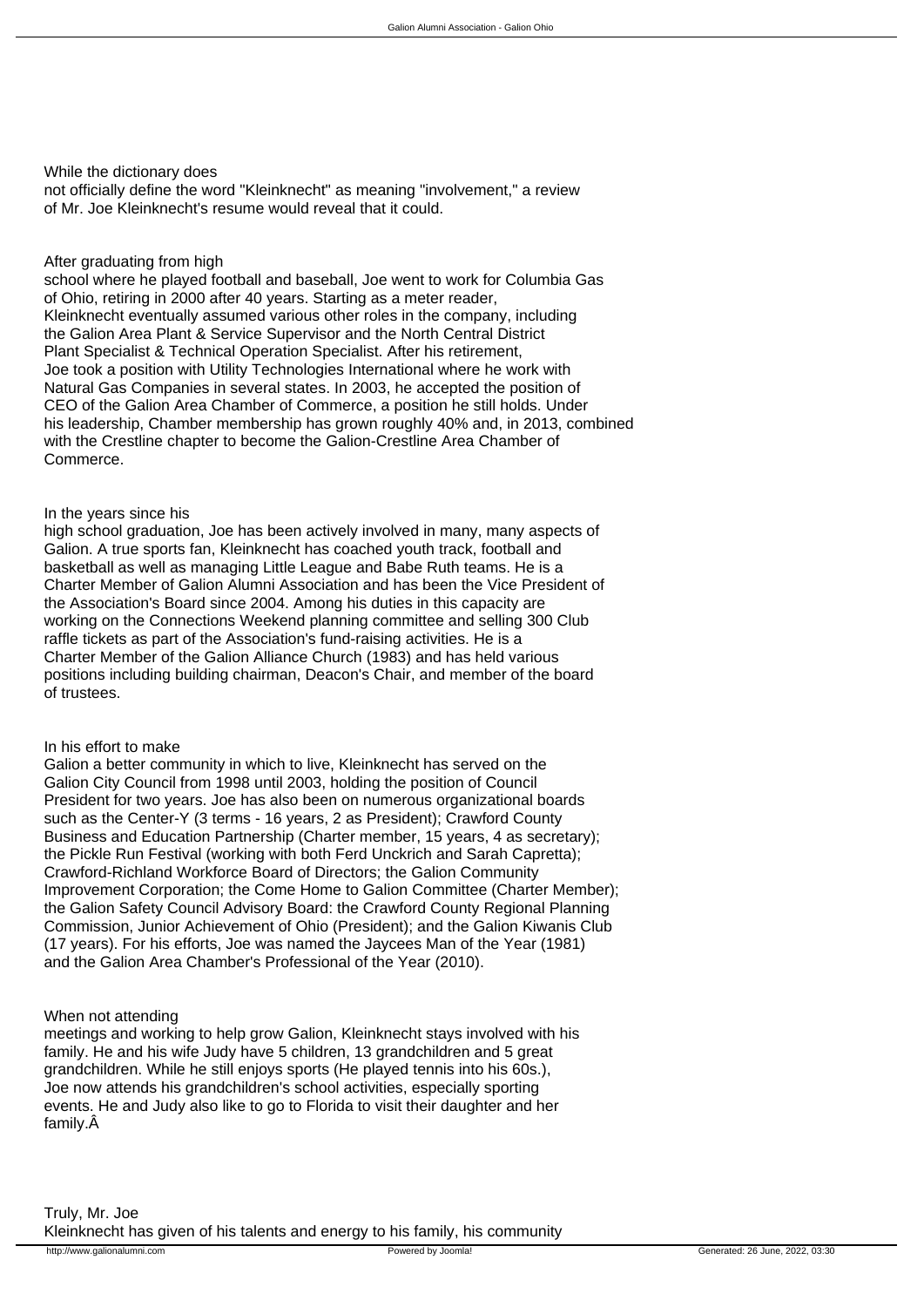and the organizations that he supports to make Galion better for everyone.

Â

A. KENNETH JARVIS (1965)

# OUTSTANDING EDUCATOR

1976-1999

Â

Every mid-September Galion's population nearly doubles for one day. How?

The answer: The Galion Cross Country Festival at Amanns Reservoir.

Galion first hosted a

small version of the Festival in the early to mid 70s. Today, the meet is the 2nd or 3rd largest XC event in Ohio with over 100 schools entering and in excess of 3500 runners from middle to high school age participating yearly in 17 races.

Who has been behind this growth? Meet manager, A. Kenneth Jarvis, GHS †65.

### Coming to Galion from

Texas, where his father was a pastor, Ken (as he is known to most people) attended Galion Schools and participated in various activities such as Little League and Babe Ruth baseball, high school clubs, track, and as he has says, "Dating Penny." Following high school he went to Ohio State University and graduated with a BS in Education (1969). He began his teaching career at the Colonel Crawford junior high, teaching Ohio history and American history and coaching swimming from 1969 until 1975. In the fall of 1975, he came to Galion where he taught social studies at the high school until his retirement in 1999. In addition to his academic responsibilities, Jarvis coached the year-round: middle school cross country in the fall; high school swimming in the winter; and high school track in the spring.

### Jarvis has always been

willing to step up and help. For example, when he was too old to play Babe Ruth baseball, he volunteered to assist his former coach with the team the next summer. After he came to Galion to teach, he noted Galion did not have a swim team, a fact he called to the attention of GHS Athletic Director, who then recruited Ken to coach the team. His involvement in the XC Festival is similar: the AD came to him and said the current manager of the district meet was stepping down and the AD wondered if Ken would take over. This led to Ken's accepting a 30+ year role as manager of the Galion Cross Country Festival. (He has continued to promote and manage the meet for 20 years since his retirement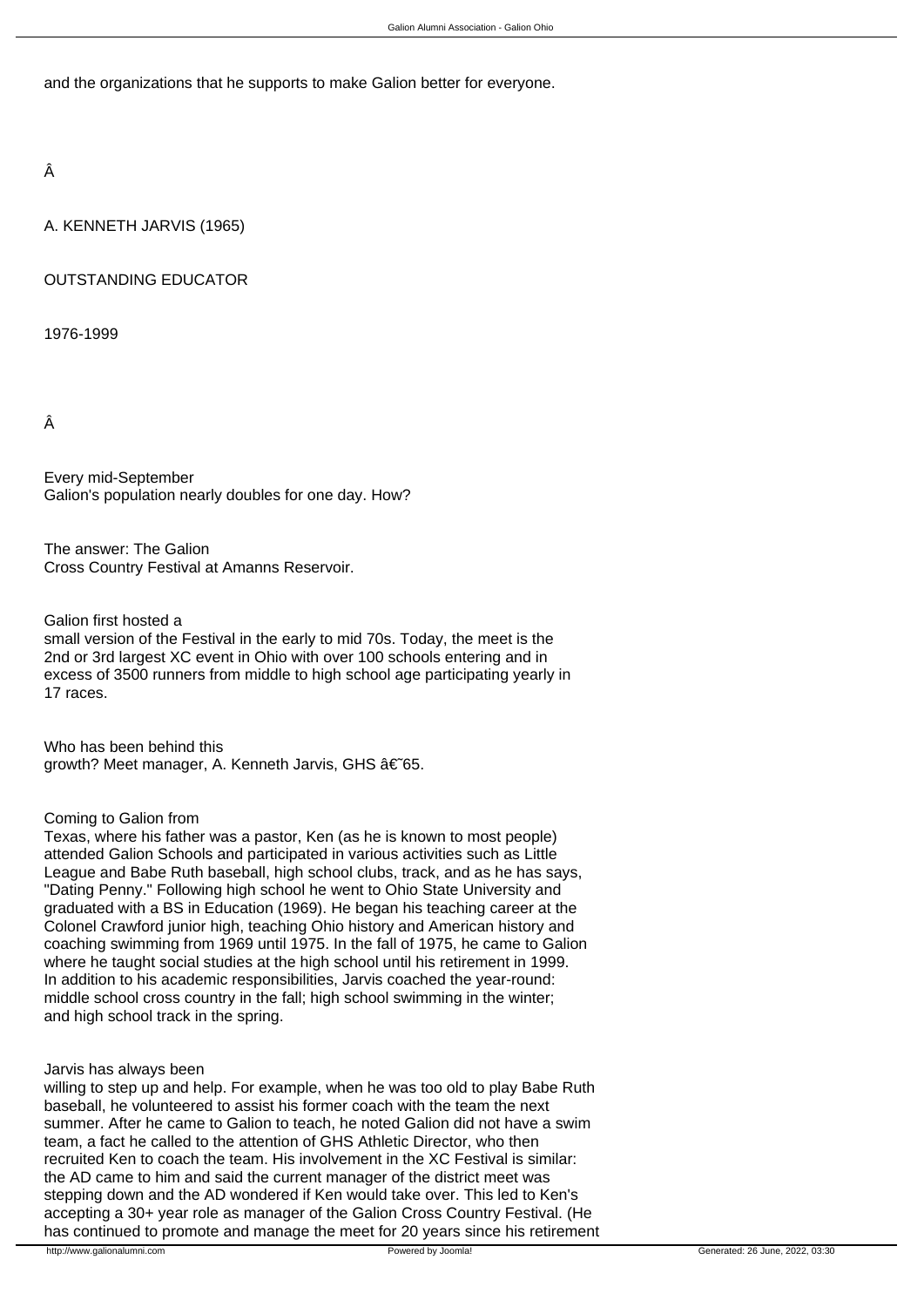from the classroom.)

# While managing the

Festival has been an almost "full time/year round" job over the years, Ken has still found time to assist in the community, helping 2018 inductee George Guins with area road races like the Brattie Run and assisting with Avita's Hearts & Soles runs. He has also served on the Scholarship Committee of the Community Foundation for Crawford County. Among his awards are State Swim Coach of the Year (1978) and a Sportsmanship, Integrity and Ethics award from the OATCCC. Today, he continues to serve as a swimming official, working numerous events each year.

"Dating Penny" worked out

too: He married his high school sweetheart, Penny Germann ('66) and they have three children, John (Carrie), Ryan (Rachel), and Sheri, and four grandchildren. Beyond that Jarvis has hundreds of other "kids," who ran or swam for him, including fellow 2019 inductees Vicki Trapp and Kellie (Dye) Rowland.

Ken Jarvis is a

great example of GHS grads who have come home to live and work, and in the process, have given back to the school and the community.

Â

KELLIE (DYE) ROWLAND

CLASS OF 1977

Â

The daughter of Richard

and Donna Dye (both GHS 1949), Kellie (Dye) Rowland was very active growing up. "One of the original swimmers" (Lisa Dye) on the Galion Community Swim Club, Kellie swam for fellow 2019 Inductee, Ken Jarvis. A cheerleader in middle school and ninth grade, Kellie became a four-year member of the high school track teams under Linda Gage and Verna Schifer. With encouragement from her father, Kellie tried out for volleyball and basketball as a sophomore, earning all-league honors her senior year. Her success led to an athletic scholarship at Ohio University where she played both sports. A PE elective class opened another door for athletic participation for Kellie: Lacrosse. The instructor, the coach of the women's team, invited Rowland to join the team and Kellie eventually played center.

Following graduation from

OU, Kellie took a position in the STARR Commonwealth Schools (1982-85), working to help troubled students get their lives straightened out. While there she helped develop an alternative education program for the Van Wert school system.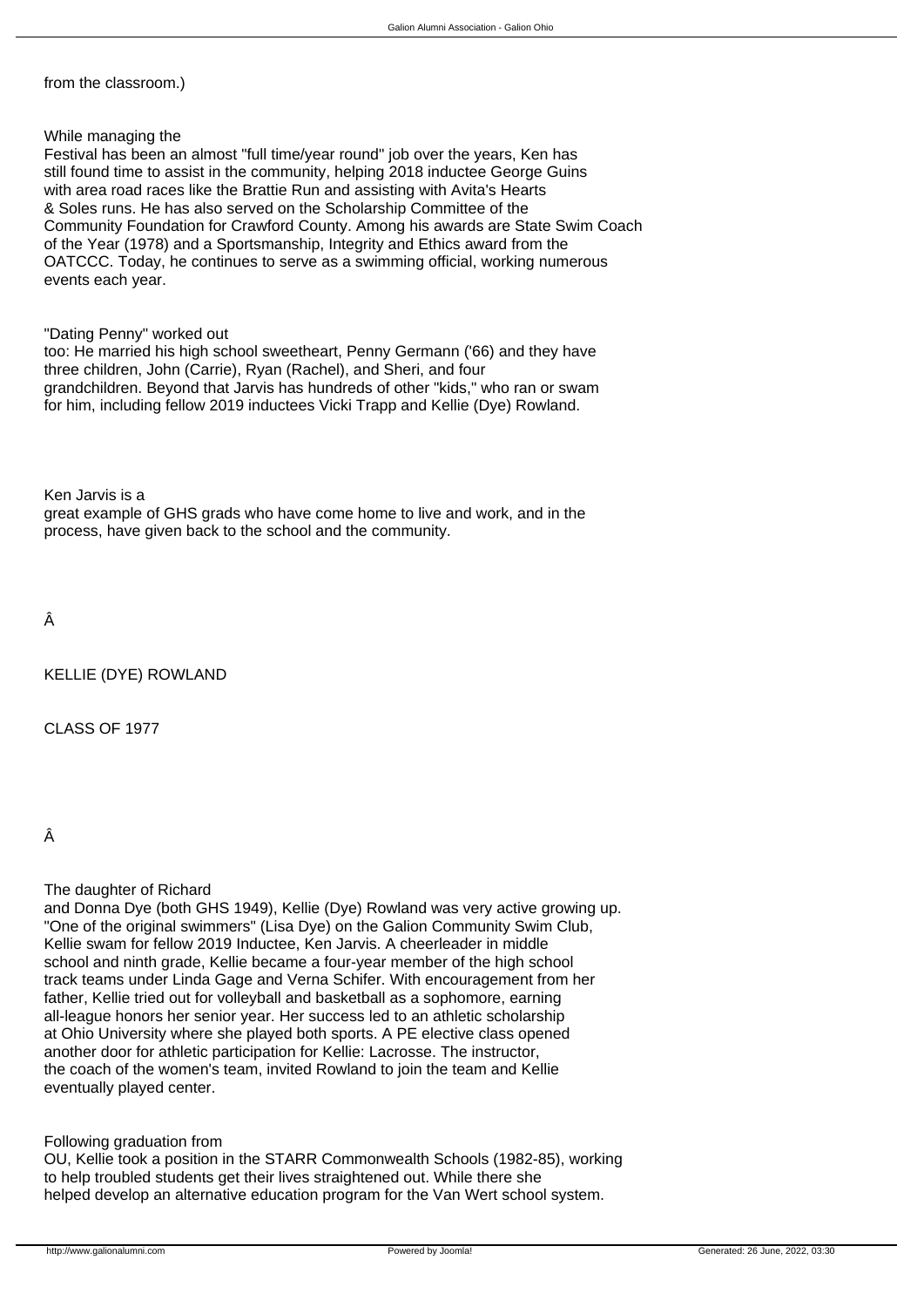### In addition to her

academic responsibilities, Kellie got into coaching, working with the local YMCA's swim team. In 1985 she took a position in the Springfield Locals school district, teaching the cognitively impaired in a self-contained classroom. While there Rowland was honored as the district's "Teacher of the Year." Beyond her academic duties, Kellie coached cheerleading, basketball and track, and soon, became the JV Volleyball coach, winning nearly 90% of her matches.

# A move to Michigan

followed in 1989; she became a Resource Room teacher in Lakewood Middle School. While there, the Athletic Director asked her to help with the volleyball program. According to Lisa Dye, "This was the beginning of a very successful teaching and coaching career." And successful she was! Rowland took a program that had never won a district title into one that reached the first of five state finals appearances in 1995. While it may have taken several years to reach the state finals, Rowland's dedication to her classroom was recognized much sooner: In 1995 she received the Ionia County Special Education Award and was named Lakewood's Teacher of the Year. She stepped away from the varsity level coaching in 2003 and moved to the middle school so she could devote more time to her own children's activities. (She did start an AAU program during this time; that team won 3 state titles.) She returned to coaching at the varsity level in 2009.

### Rowland became the

Lakewood Middle School Assistant Principal/Athletic Director in 2001 and moved to principal in 2014. She has been named the Administrator of the Year in Lakewood (2 times) and the Ionia Special Education Administrator of the Year on two occasions. Under her leadership, Lakewood received the Michigan School Board Association's Award for Excellence for "...enhancing the engagement of students to excel in academics."Â

### When asked about

her success, Rowland said: "I had great high school coaches at Galion Senior High, and a father who taught me how to relate to athletes." Rowland further credits Pat Summit's books, lectures, and coaching with instilling in her the belief that "...athletes would never care how much you know until they know how much you care." This philosophy has served her well in sports, in academia, and most importantly, in life.

Â

VICTORIA TRAPP, MSA, JD, DM

CLASS OF 1979

Â

Â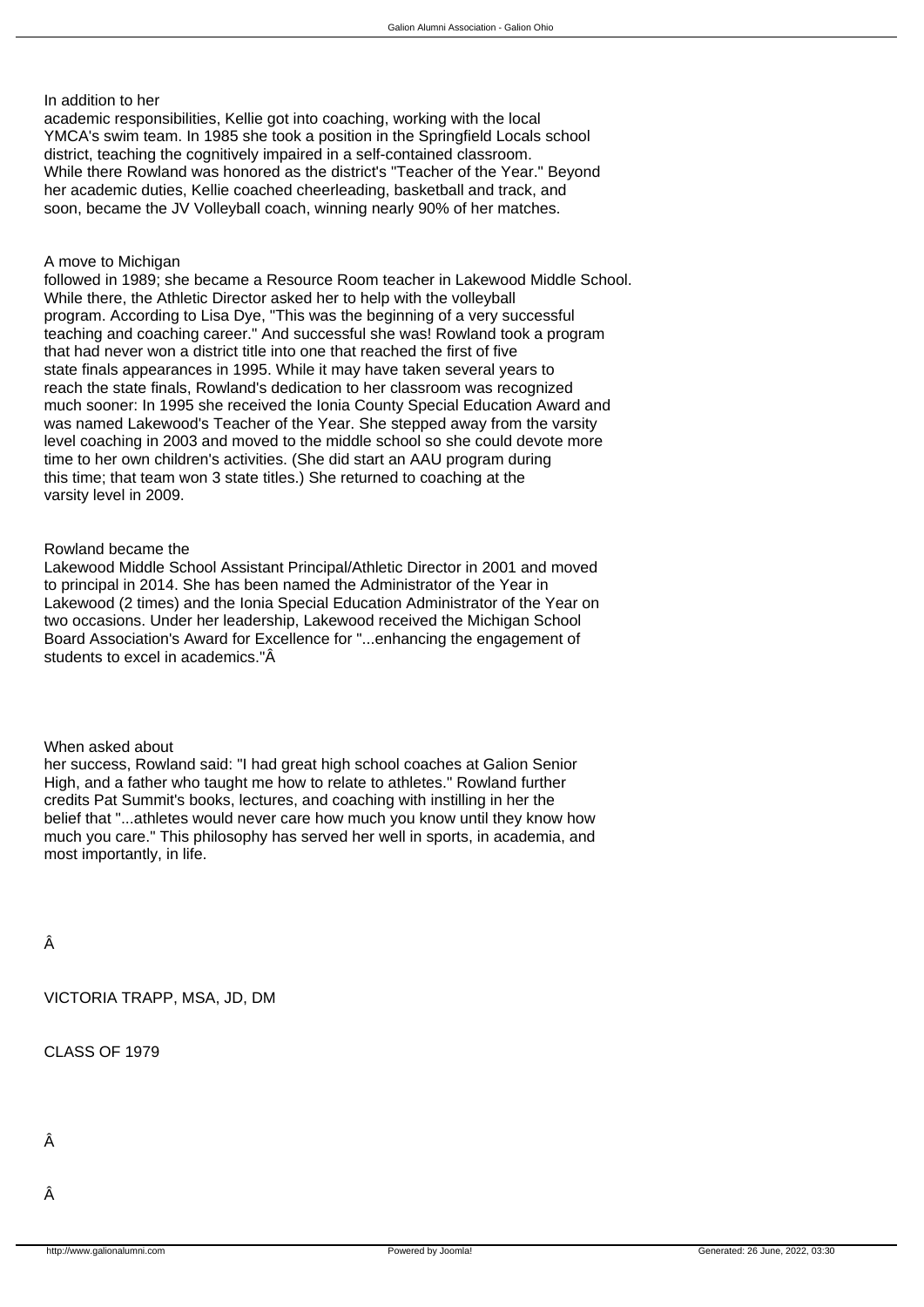When asked about special memories of Galion, Victoria Trapp noted she has:

So many wonderful Galion

memories, though I will never forget our community pride when Harry Beers led our 1978 varsity football team to an undefeated season. Being a part of the experience was something I will never forget. Of note on the way to that perfect season, was the 22-21 win over Bucyrus. The Tigers were behind 10-21 with 1:10 to go in the game and we scored two touchdowns to win. I recall that so many fans left the game early and we had a wonderful time when we arrived back in Galion and announced to everyone at McDonalds (many had left the game early), that we had in fact won the game. From that point on I have lived by the motto, Never Give Up.

A motto my late father also lived by even after he was diagnosed with a terminal illness.

That "Never Give Up" motto has led Trapp to a distinguished and varied career.

Her many accomplishments

are wide-ranging and include serving as a Sorority Housemother (which she calls her "most interesting job") and gymnastics instructor while holding a full-time position with an insurance company negotiating injury and litigation claims; working for Nike as Team Sales Operations Manager (North American Sales 1999-2006), Strategic Sales Operations Manager (North American Customer Service 2006-2011), and Global Engagement and Change Director (2011-2017); founding and owning her own company, Business Evolution Consulting LLC; and teaching as an Adjunct Faculty Member at St. Thomas University's, Gus Machado School of Business in Florida (2017-Present) and Portland State University's School of Business (2018-Present).

# After graduating from GHS,

Trapp went on to earn degrees from The Ohio State University, (BA International Relations), Ohio University (MSA), JD (Capital University Law School), and Doctor of Management and Organizational Leadership (MD University of Phoenix, Arizona). In addition Vicki holds additional certification in Leading Organiza tional Transitions (Certified Trainer, William Bridges Foundation); Career Management and Budgeting (Harvard Business); Change Management (PROSCI); and Scaled Agile Framework (SAFe).

As busy as she is, Trapp

does find "personal time" to explore outside the business and academic worlds. She notes that in her free time, she is working on

Journal articles to be published in a leading leadership publications.

Volunteering at a local high school as a Girl's LAX statistician.

Presenting to Women's organizations in Oregon & Ohio on leadership identity through her LLC Business Evolution Consulting. (Most recently, September 26th to Women's Economic and Leadership Development Organization)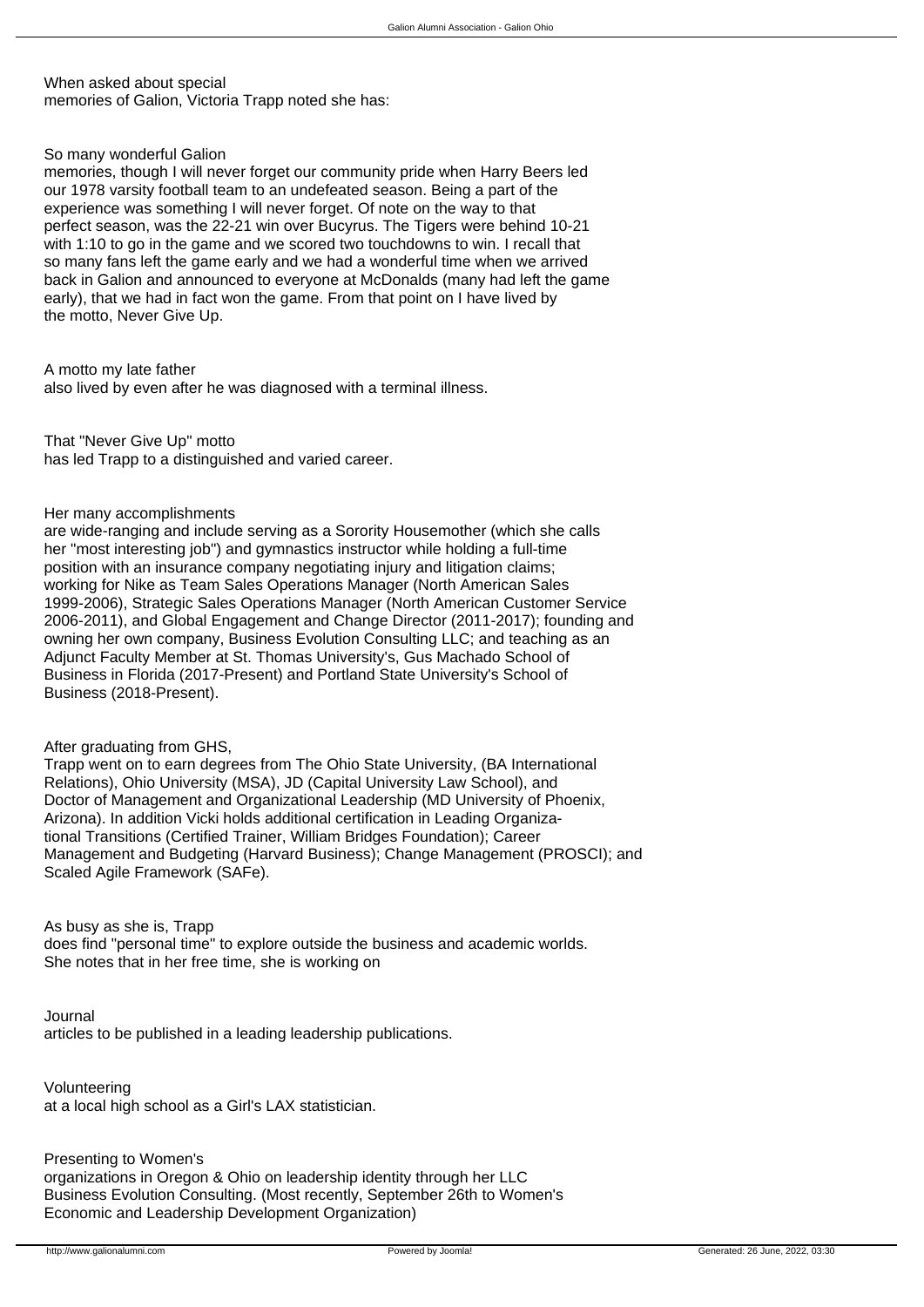Continuing to learn about

Willamette Valley region wines through vinevard tours and tastings (There are approximately 375 vineyards within an hour drive of her home).

Truly, Victoria "Vicki" Trapp has used the Never Give Up motto to push herself to excel.

# Â

DR. KYLE D. ZEUCH

CLASS OF 2003

Â

Â

# Retired Galion teacher JoAnn

Wiggins, who nominated Zeuch, said of him: "He loves music, teaching and sharing his passion with his students and community - you might say, Dr. Zeuch is creating a musical  $\hat{a} \in \hat{c}$  epidemic." And he's done it all in just 16 years since leaving GHS.

# Music has long been a

passion for Dr. Zeuch, In high school he was a member of choir, Showtunes; and marching, jazz and pep bands. Kyle was named Bandsman of the Year and the John Phillip Sousa Award winner. And he participated in solo and ensemble contests. His love of music led him to apply to Capital University where he earned a Bachelor of Music in Music Education in May 2007. He continued his studies at Michigan State University, earning both his Master of Music in May 2013 and his Doctorate in Musical Arts in August 2017.

# While in college he was

the co-founder and co-director of the Capital Chordsmen Men's chorus, now a permanent part of Capital's music program, for 15 years. Following his college graduation, he worked at Rivera High School, Brownsville, TX (August 2007-July 2011). There he increased the choir from 60 members to 160, created two acappella singing ensembles, and doubled participation at University Interscholastic League solo and ensemble competition. For these, and other accomplishments, he earned the Texas Choral Director's Association's "Distinguished Young Director Award" in 2010.